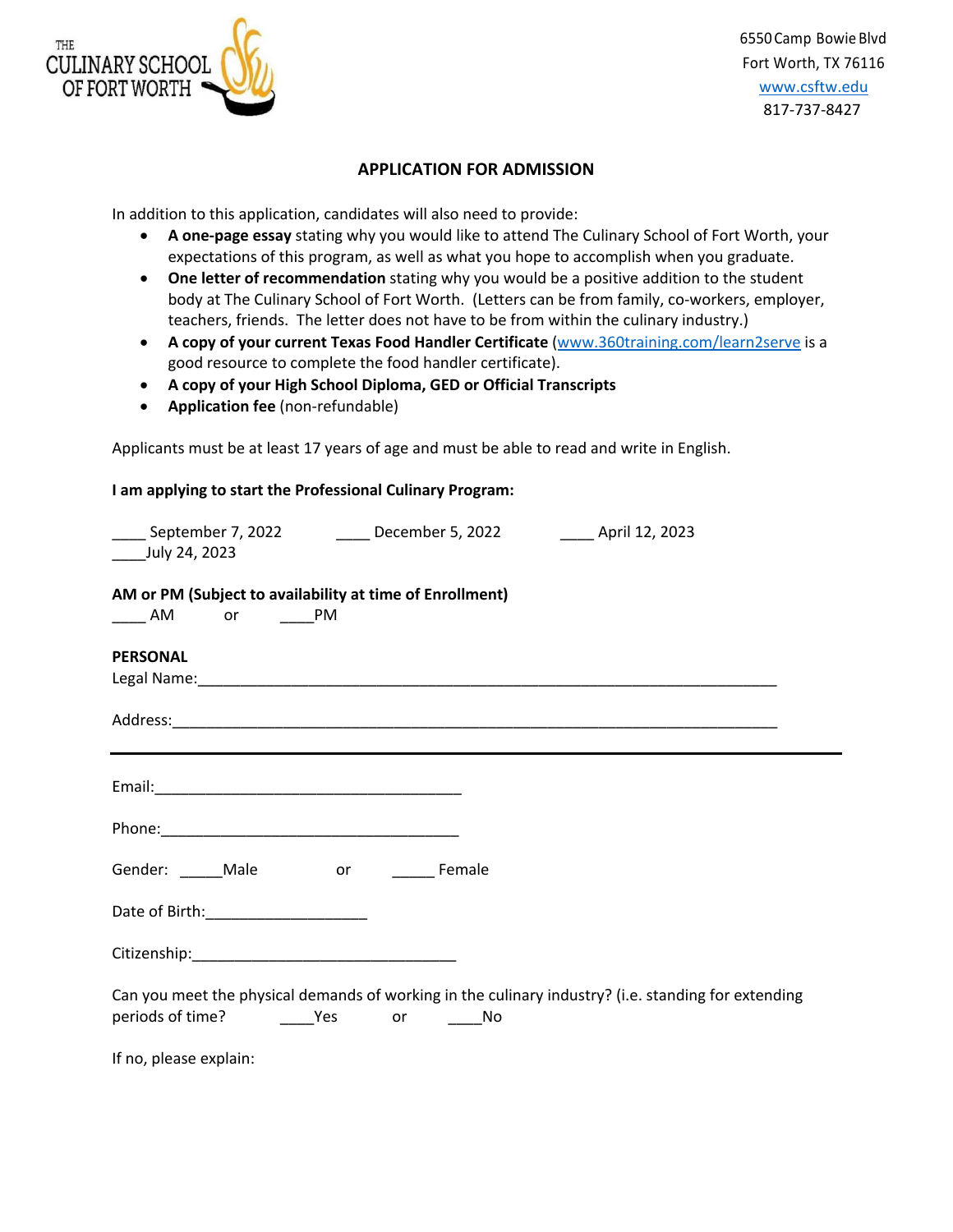

| Have you ever been convicted of any crime (other than traffic violations) or sentenced to a corrective or<br>penal institution? ______ Yes ____ or<br><u>na amin'ny fivondronan-kaominin'i A</u> |
|--------------------------------------------------------------------------------------------------------------------------------------------------------------------------------------------------|
| If yes, please explain:                                                                                                                                                                          |
|                                                                                                                                                                                                  |
| <b>EDUCATION</b><br>Have you earned a High School Diploma or GED?                                                                                                                                |
|                                                                                                                                                                                                  |
|                                                                                                                                                                                                  |
| High School                                                                                                                                                                                      |
| Have you previously enrolled in any other college or post-secondary institution?<br><b>Example 19 Yes</b><br>or No                                                                               |
| If yes, name of College or Institution: [19] The College of Institution:                                                                                                                         |
| College or Institution<br>Address:                                                                                                                                                               |
|                                                                                                                                                                                                  |
|                                                                                                                                                                                                  |
| <b>ADDITIONAL INFORMATION</b><br>Please indicate how you plan to pay for your education:<br><b>Texas Workforce Solutions</b><br>Cash<br>Loan<br>Federal Student Aid/FAFSA®                       |
| GI Bill® (Veteran's Assistance)                                                                                                                                                                  |